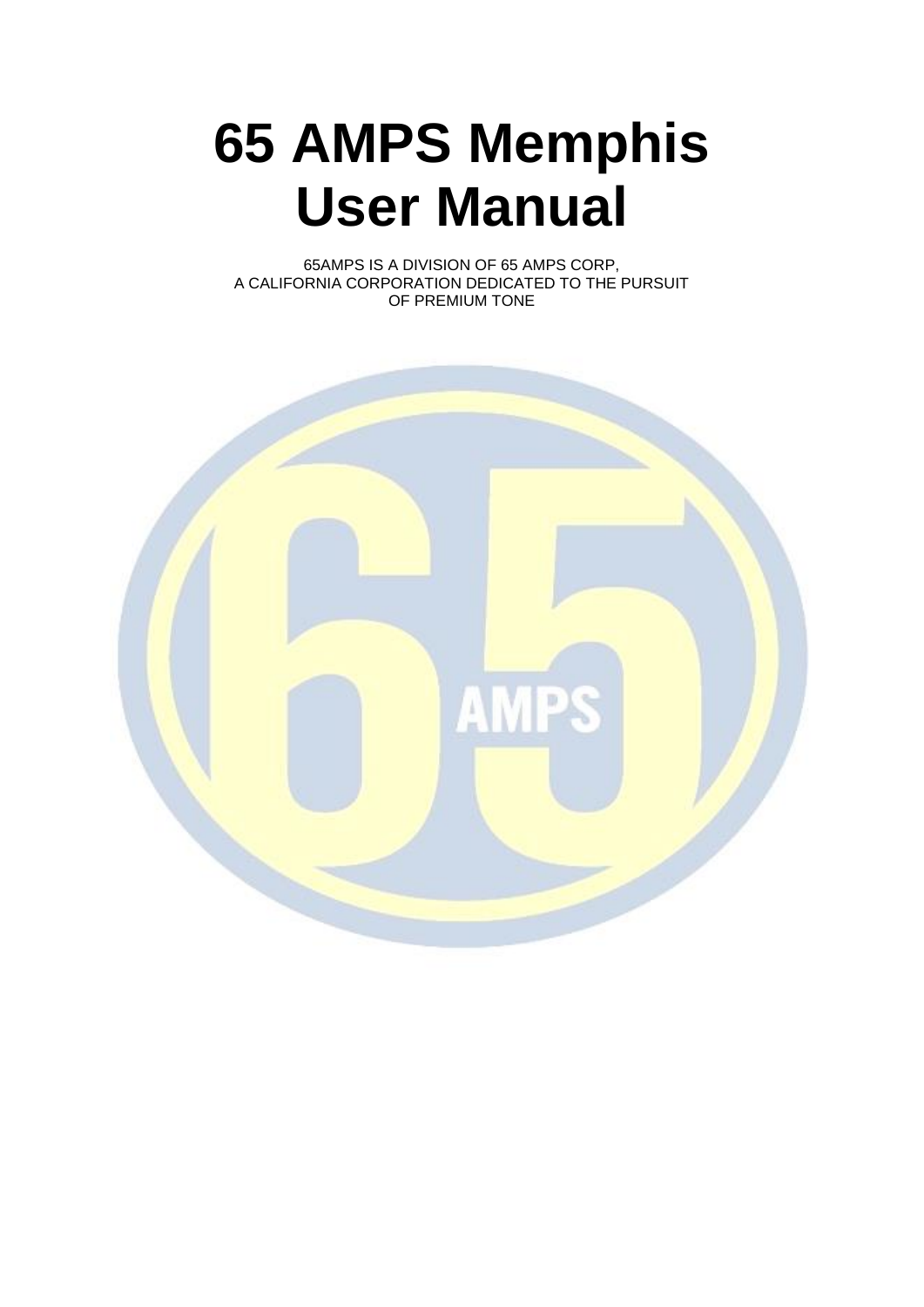# WELCOME TO THE **65 AMPS Memphis** Experience!

*We have gone to great effort to create the ultimate responsive and expressive guitar amp. The 65- Memphis is completely hand-wired with the highest quality and select choice of transformers, components and speakers.*

### **GENERAL DESCRIPTION OF THE 65-Memphis AND ITS CONTROLS:**

The **65-Memphis** utilizes the EF86 tube on the input then feeds into a 12AX7/ECC83 driven tone stage with **BASS** and **TREBLE** tone controls. There is a **MASTER VOLUME** that can be switched on or off, giving the choice of a complete "non-master" type circuit or more output and gain control when engaged, from full stage volume to practice levels.

The **BUMP** controls serve as a mid-range / gain boost, offering a completely different pallet of tones. It can also function as a foot-switchable lead boost.

The **BUMP** function operates both with the **MASTER VOLUME** on or off. The Memphis offers crystalline clear jangle (**BUMP OFF**) to screaming fat midrange (**BUMP ON**) to high-gain preamp distortion scooped crunch with the **MASTER VOLUME** engaged (and **BUMP OFF**).

#### **FRONT PANEL:**

**HI & LO INPUT** – For powerful clean tones, try the **LO** input and turn up **VOLUME** to "5 to 8" with the **BUMP OFF.** Great chime with single coil pickups.

**VOLUME** – Main input volume. With **MASTER VOLUME** disengaged, this control sets the amps overall volume and gain, non-master style.

**TREBLE & BASS** – The tone stage. Higher levels of **BASS** and **TREBLE** and lower **VOLUME** will give serious jangle tones. As you increase the **VOLUME**, you can decrease the **BASS** and **TREBLE** levels to bring in more midrange and overdrive. These controls decrease in effect when the **BUMP** circuit is engaged.

**BUMP ON/OFF SWITCH** – Engages and disengages the **BUMP** circuit. This function is footswitchable with the footswitch jack on the rear panel.

**BUMP TONE** – Allows additional tone shaping of the **BUMP** circuit and increases or decreases the level of treble.

**BUMP LEVEL** – A 6-way rotary switch that allows for different levels of **BUMP** tone. Set at "1" , **BUMP** function adds mid-range and gain. As the **BUMP** increases from "2 - 6", the **BUMP** level is increased. As you increase the level up to "6" there is a significant level of midrange gain boost.

**MASTER VOLUME** – This control can serve in different ways. If you wish to use it to decrease your volume to a comfortable level, dial up your sound first, then engage the **MASTER VOLUME** with the **ON / OFF** switch and set to desired level. You may need to adjust the tone controls slightly, increasing **TREBLE** to compensate for the **MASTER VOLUME** and significantly lower output levels. If using the **MASTER VOLUME** for high-gain preamp distortion, engage **MASTER VOLUME** and set to lower levels (around "2 - 3" to start. Turn up input **VOLUME** to a higher setting ("8 - 10"). Adjust tone controls. For more fat midrange introduce the **BUMP** control.

**MASTER ON / MASTER OFF** – Engages or disengages the **MASTER VOLUME** circuit. In the **OFF** position, the **MASTER VOLUME** is entirely out of the circuit and the amp is purely "non-master".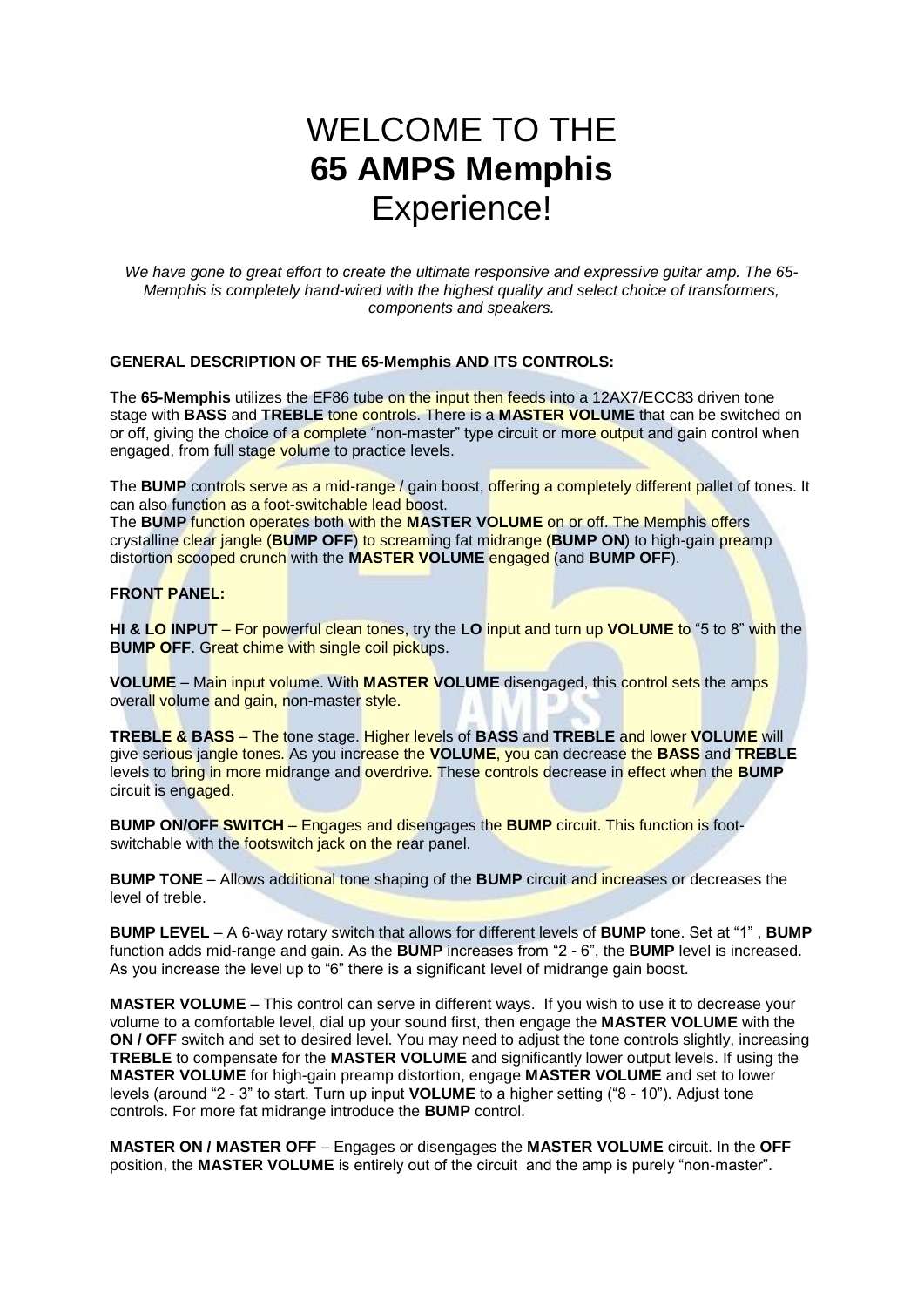**ON / STANDBY** – Switches the amp from "**STANDBY**" to functioning "**ON**". Best turn the AC power switch to "**ON**" first and wait about 30 seconds before turning **STANDBY** to "**ON**". This will prolong tube life. When turning the amp off, switch AC power to "**OFF**" first. This allows the power to drain out of the amp circuit.

**INDICATOR** – Indicates amp power status. If this light does not come on when switching on the amp, double-check your AC power source or check to see if the **MAINS FUSE** is blown.

**CAUTION: UNPLUG THE AMPLIFIER FROM AC POWER BEFORE CHECKING THE FUSE!!!** If the fuse is blown, this indicates either a problem with your AC source or with the amplifier.

**ONN / OFF** – The AC power **ON / OFF** switch.

**REAR PANEL:**

**FOOTSWITCH** – this is a mono jack that activates the **BUMP** circuit.

**IMPEDANCE** – all 65 Amps 212-Combos and Extension Cabinets are wired for **16-ohms** (two 8-ohm speakers in series / 2x12 or one 16-ohm speaker / 1x12). If using two 16-ohm cabinets, set **IMPEDANCE** to **8-ohms**. Always be sure to match the impedance of this amplifier with the impedance of the speaker cabinet you are using. The Memphis is switchable between **8** and **16 ohms**.

**SPEAKER OUTPUTS** – Two speaker outputs in parallel.

**H.T. FUSE (SLO-BLO)** - This slow-blow type fuse is in line with the DC voltage in the amp (**H.T.** stands for "High Tension"). When the **H.T. FUSE** blows, it is typically a sign of a bad power tube. Correct amperage of the **H.T. FUSE** is written on the chassis.

**MAINS FUSE (SLO-BLO)** - This slow-blow type fuse is connected to the AC primary side of the Power Transformer. Correct amperage of the **MAINS FUSE** is written on the chassis.

### **CAUTION – NEVER USE A FUSE WITH A HIGHER AMPERAGE RATING. NEVER REPLACE A FUSE WITH ALUMINUM FOIL OR OTHER CONDUCTIVE MATERIAL. DOING SO IMPOSES EXTREME DANGER, POTENTIALLY DAMAGING THE AMPLIFIER AND VOIDS WARRANTY.**

**TUBES:** (from left-to-right looking from the rear)

| <b>PRE-AMP TUBES:</b> | EF86 - 12AX7 (ECC83) - 12AX7 (ECC83) |
|-----------------------|--------------------------------------|
| <b>POWER TUBES:</b>   | $6V_6 - 6V_6$                        |

**RECTIFIER:** 5AR4

This amp is cathode-biased and requires no internal bias adjustment when replacing the 6V6 power tubes. You can use any brand of 6V6 tube in this amp. However, after extensive experimenting with the current production tubes, our favourite 6V6 tube for this amp is from the JJ brand.

**IMPORTANT:** We recommend a qualified technician for re-tubing. Tubes using the same size socket can have very different wiring configurations and voltages. Placing the wrong tube in the wrong socket can cause damage to the amplifier and the tube.